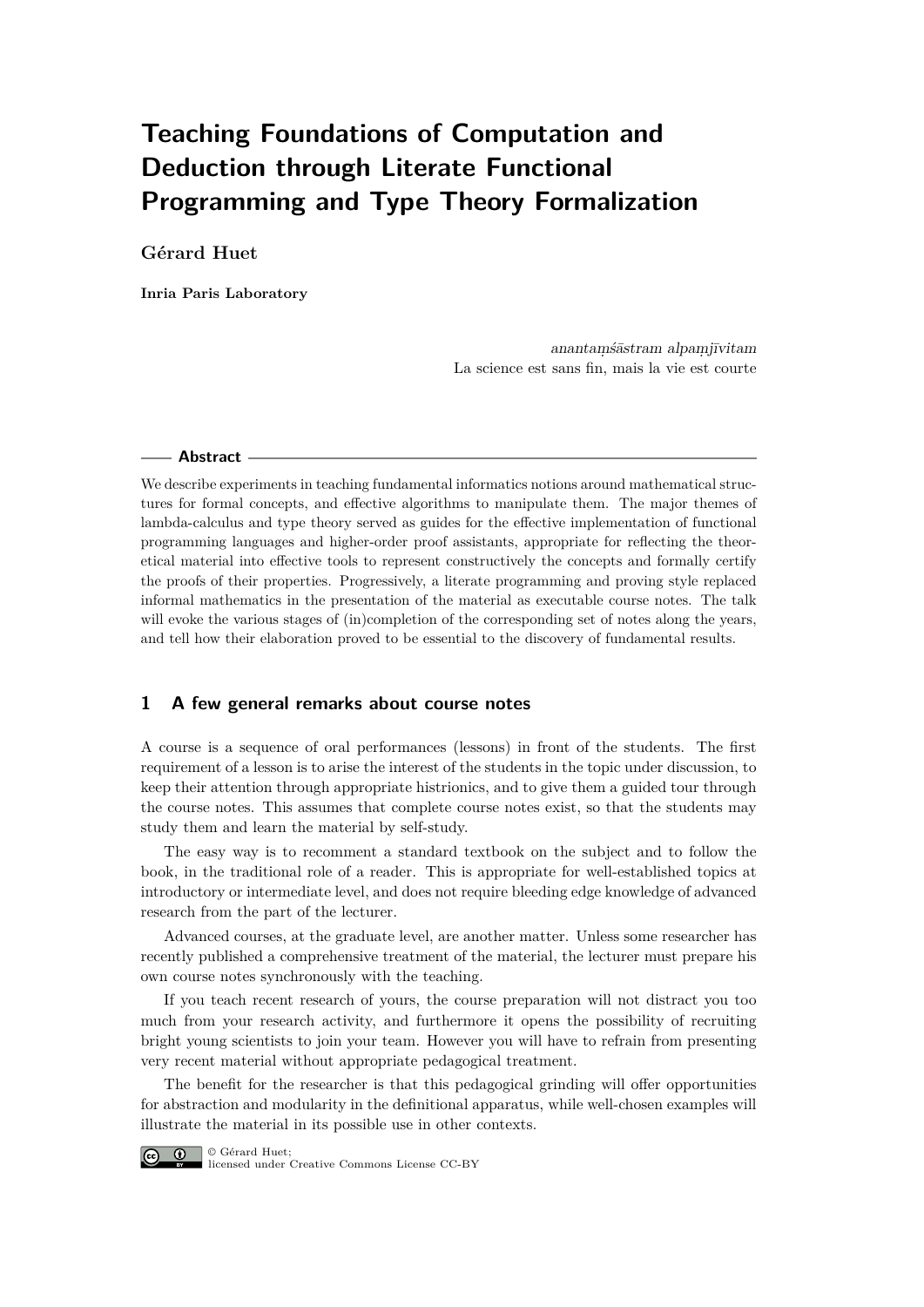## **2 A short history of my own course notes**

# **2.1 Logic**

I started to teach logic for my graduate course on foundations of informatics, back in the 70's. There were many textbooks on mathematical logic, all with the same structure. First classical propositional logic. Then first-order predicate calculus. Together with Gödel's completeness theorem, looking like stating the obvious. Then Gödel's incompleteness theorem, just as if it was a deliberate attempt to utterly confuse students with ambiguous terminology. Then a bit of arithmetic, possibly extended with recursive function theory. It would usually end up with rudiments of axiomatic set theory. That is, ending by pretending to define what was assumed known earlier in Tarskian semantics. The whole thing was just a complicated vicious circle claiming to be Logic.

Equality was slipped under the carpet, usually presented as just one specific binary predicate verifying a bunch of axioms. Intuitionistic logic was alluded to in a footnote, as some weird variation, as well as modal logic. No status was given to definitions in the object language. Often natural deduction was omitted in favour of Hilbert's formulation, hiding the fact that the deduction (meta)theorem was the algorithm of lambda abstraction defined recursively over combinator trees. It was left as an exercice to prove that  $A \Rightarrow A$ , as if complex reasoning was needed to prove evidence, making a joke of the total endeavor.

The only decent introduction was "Notes on Logic", a small monograph[\[24\]](#page-9-0) written as logic course notes in 1964 by Roger Lyndon, an algebraist. He presented under a succinct account a good selection of the main topics in a lucid fashion, with consistent terminology. For instance, completeness of the proof system was renamed as adequacy, keeping the name "completeness" for a property of logical theories. I felt a lot of admiration for a logic outsider, using his algebraic training to clean up the material in order to present a clear presentation for his students. Insiders often present unpalatable presentations of their specialty, use routine notation without questioning the standard terminology, and tend to indulge in ruminated broccoli.[1](#page-1-0)

Lyndon's illuminating booklet was the main inspiration for my first set of course notes, "Initiation à la Logique Mathématique"[\[4\]](#page-8-0), which I taught at Université d'Orsay (also known as Paris XI, Paris-Sud, Paris Saclay, etc.) in 1976-77. My main innovation was to introduce "camembers" as graphical renditions of first-order theories.

In order to approach the subject of classical logic from a computer scientist point of view, I wrote a supplement to these course notes in 1978, entitled "Démonstration automatique en logique de premier ordre et programmation en clauses de Horn"[\[5\]](#page-8-1), developing term structures, unification, resolution theory, then Prolog. These notes came to be well-known for their final section, showing how to use Prolog to parse the sentence "La stupidité naturelle encourage l'intelligence artificielle". This was my first foray into non-politically correct pedagogical stratagems: Mettre les rieurs de son côté.

# **2.2 Rewriting**

In 1976 I started to get interested in rewriting, and set to write course notes entitled "Règles de simplification". In order to present the Knuth-Bendix method[\[23\]](#page-9-1) in a general way,

<span id="page-1-0"></span><sup>1</sup> Gilles Kahn called ruminants the authors of minor improvements or variations of known material; Jean-Yves Girard calls broccoli the un-necessarily bloated presentation of ad-hoc axiomatisations, with the usual un-surprising adaptation of the adequation theorem in all its tedious but routine details.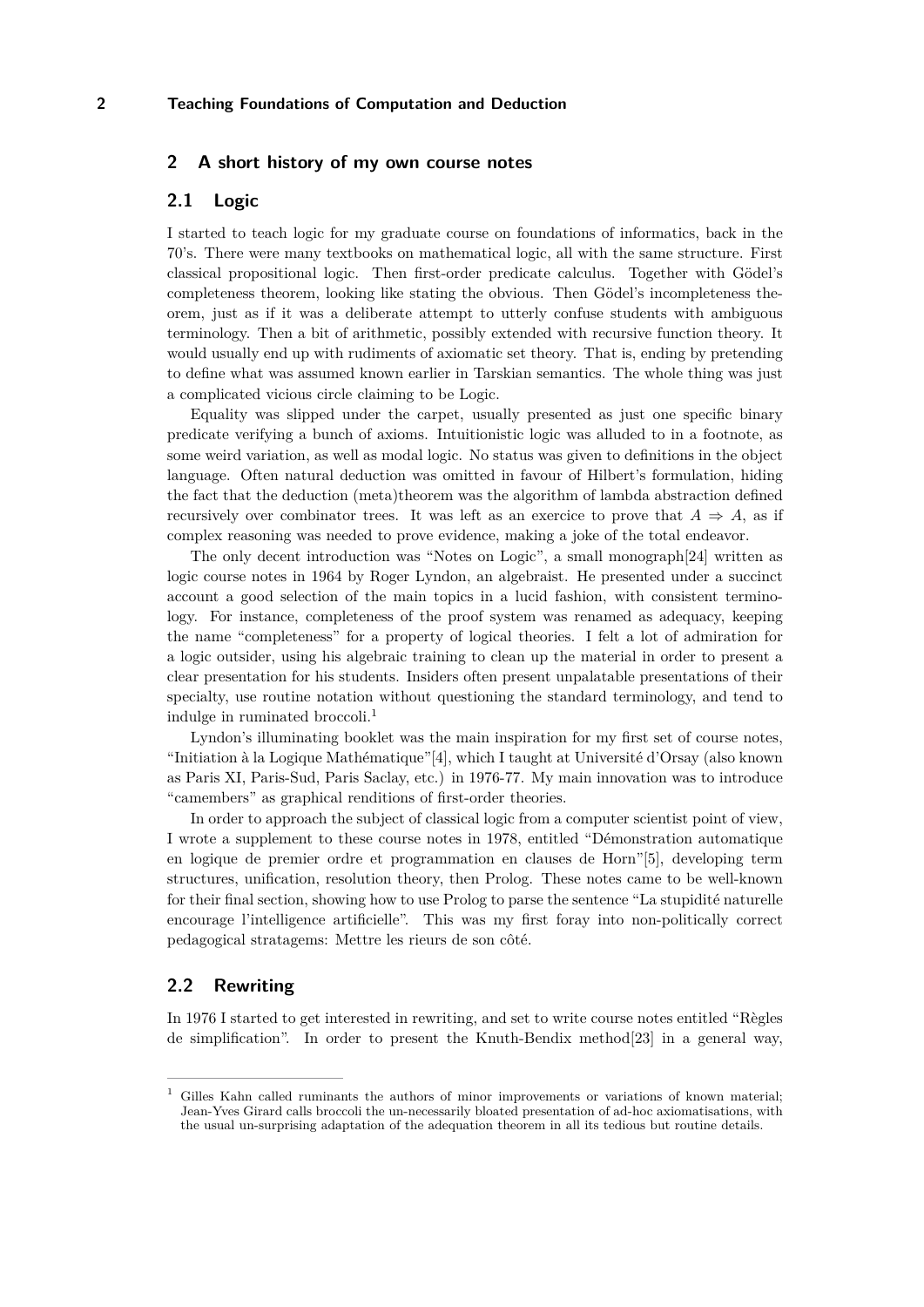#### **G. Huet 3**

abstracting from the first-order term structure, I had divided the course into 2 parts; the first one was just some relational algebra. I coined the term "confluence" for what was known in various guises as the "diamond property", the "Church-Rosser property", the "parallel moves lemma", etc. For termination, I coined the term "nœtherian", and gave an inductive characterizaton through reachability, coined "Nœtherian induction". This allowed me to prove Newman's lemma in two easy steps, to be compared to heavy topological considerations in the original version.

For term structure, I showed how to prove confluence from the confluence of critical pairs, avoiding any termination condition, and thus generalizing from Knuth and Bendix who used the existence of normal forms, an irrelevant consideration. All these improvements are directly issued from pedagogical considerations of modularity and good choice of primitive notions with careful terminology. The resulting course notes improved the state of the art, to the point of providing with almost no change a research communication to JACM, my "Confluent Reductions"[\[6\]](#page-8-2) paper.

This graduate course at Orsay University was concrete enough to attract the attention of the best student in the class and programming wizard, Jean-Marie Hullot, who set to put the constructive bits into actual LISP software, the KB completion platform. Now superposition, unification, narrowing, rewriting were made alive as real programs, providing a toolkit for further research, as well as a concrete platform for teaching the material. Thus the extension to inductive theories was suggested by experimentations, giving a basis to "inductionless induction"[\[21\]](#page-9-2), and further analysis on the KB completion result gave rise to the "unfailing completion" method[\[19\]](#page-9-3). All this fine-tuning could now be presented as a textbook survey of the state of the art "Equations and Rewrite Rules"[\[22\]](#page-9-4).

### **2.3 From** *λ***-calculus to category theory**

Lambda-calculus, like unification, is one of these recurring themes that I met during my career again and again at unsuspecting turns. Many times in my scientific careerI got this oceanic feeling of eternal return. First I had the luck to discover early the work of Jim Guard and his mathematician colleagues at the Applied Logic Corporation in Princeton[\[2\]](#page-8-3), and thus to investigate unification in simply typed lambda-calculus. Which led to have a glimpse at non-trivial formal mathematics with Church's simple theory of types. Then I was fortunate to learn the syntactic theory of pure *λ*-calculus from my Inria colleague and friend Jean-Jacques Lévy. This connected with Landin's Iswim, Milner's ML and functional programming.

Then I encountered Girard's systems F and  $F\omega$ , and this connected to Reynold's polymorphic *λ*-calculus. Furthermore, through the Curry-Howard-de Bruijn's isomorphism, *λ*calculus appeared as the ubiquitous algebra underlying Gentzen's natural deduction. Now I knew that the Graal of our quest was *λ*-calculus. Pierre-Louis Curien pointed out to me Lambeck's axiomatisation of CCCs, which gave a categorical outlook to *λ*-calculus in an equational setting, connecting with my rewriting interests. Much later I understood from the work of Montague that *λ*-calculus was also the skeleton of linguistic productions.

I had resisted till then to learn category theory, despite the hints of Gordon Plotkin and Gérard Berry. I was dissatisfied with the current textbooks on category theory, and decided to teach it in my own way. This lead to the booklet "Initiation à la Théorie des Catégories"[\[18\]](#page-9-5), used in my course at Université Paris 7 within the graduate curriculum "Fonctionalité, Structures de Calcul et Programmation" from 1983 to 1985.

This booklet was written in MacWrite, the word processor of the original Macintosh. This software, coupled with MacDraw, was remarquably suited to produce quality docu-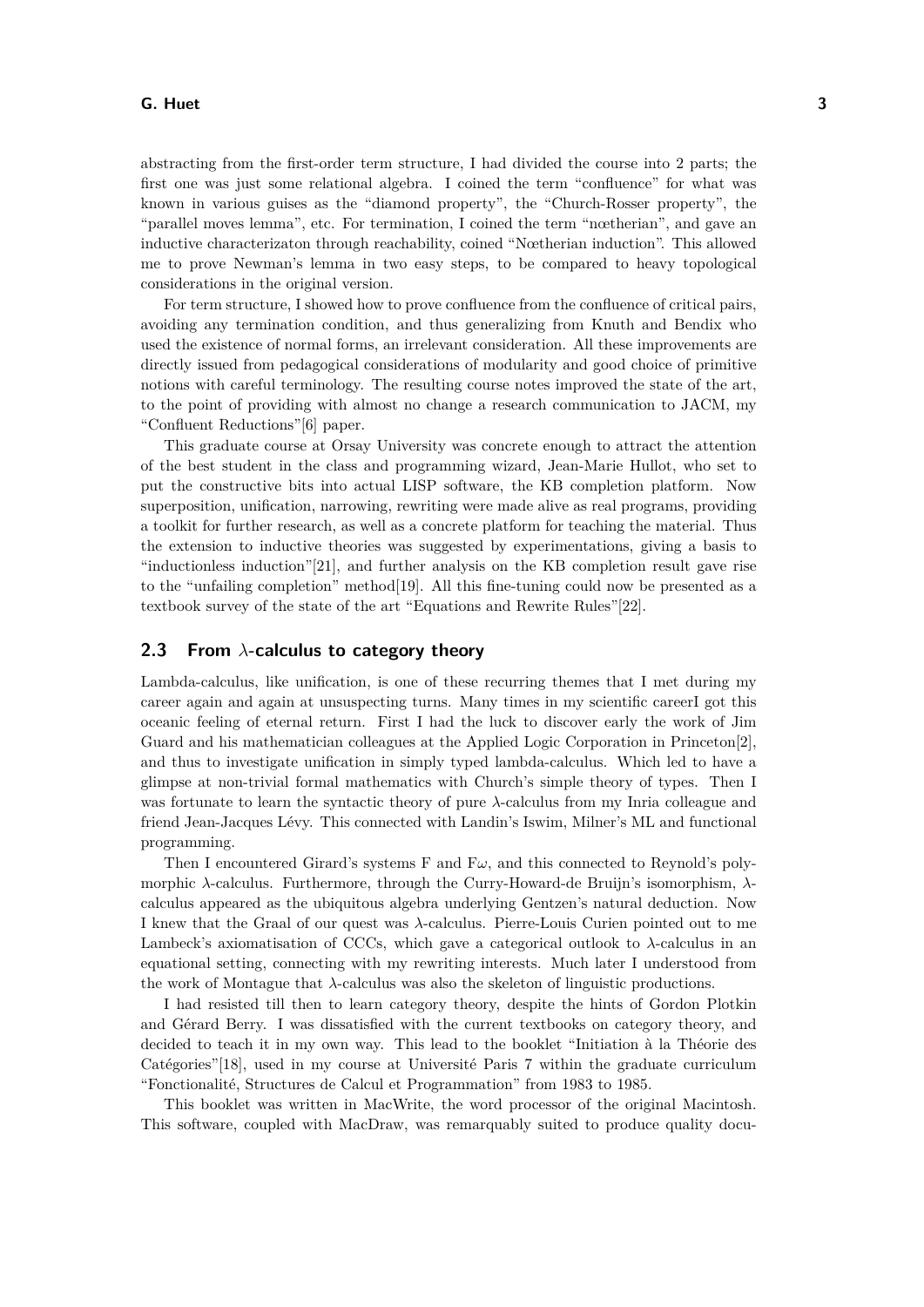ments including graphics. The various typographical facilities were sufficient to express mathematical notation in a satisfactory manner. I paid utmost attention to using fonts in a systematic manner for uniform notation. Boldface was used for categories and functors.

I revealed a few secrets of category theory reasoning, where commuting diagrams are actually sorted equations between arrows, represented on a shared dag datastructure: Le raisonnement diagrammatique permet de faire simplement des preuves équationnelles compliquées, en utilisant une structure de graphes partagés pour représenter les termes et les preuves. This intuition arose from my acquaintance with equational logic and rewriting on one hand, and the Curry-Howard isomorphism on the other. My acquaintance with the relationship between exponentiation and lambda abstraction, from the works of Lambek and Pierre-Louis Curien, motivated me to use the terminology "catégorie calculatoire" as a computer-science palatable alternative to the cryptic official name Cartesian Closed Category. I showed the connection to logic by interpreting exponentiation as intuitionistic implication, a relief after those years of teaching classical logic to computer-science students with no better motivation that "this is the way logicians explain logic". The terminology "Computable Category" was then justified by exhibiting *λ*-calculus as their internal language. With the added satisfaction to see de Bruijn's indices[\[1\]](#page-8-4) percolating naturally from the mathematics.

I got carried away, and included a section "Compléments" with more advanced topics, such as adjunction, in order to exhibit the 2 magic steps that lead from Diagonal to Product to Exponentiation, and how one can create both Deduction and Computation structures from just duplication, using twice the Galois connection magic wand. Finally, I used rewriting theory at the level of natural isomorphisms, and showed how the Mac Lane and Kelly coherence conditions could be mechanically computed by the Knuth-Bendix completion procedure.

This is a perfect exemple of how research (in term rewriting) contributed to teaching (category theory), leading to new insights and results in the topic taught. I even presented this coherence conditions compilation to an audience of category theorists in Denver[\[7\]](#page-9-6). This provoked such wrath in William Lawvere that I decided to avoid such insane gatherings in the future, and never published the result!

This leads me to a word of caution concerning lecture notes. When they include original unpublished material, they are easy prey for unscrupulous colleagues, who will shamelessly pillage your definitions, proofs and exemples without proper quotation, on the rationale that since this is course notes material, it must be well known...

## **2.4 From category theory to** *λ***-calculus**

The last booklet in the series of MacWrite French course notes was started in 1985 as "Initiation au *λ*-calcul"[\[9\]](#page-9-7). I taught this course material over many years at Université Paris 7. It profits from the various aspects of the fundamental functional algebra, from functional programming to proof theory to category theory. It is an uncompromising presentation, where all definitions are presented formally as recursions over terms in contexts, with variables expressed through de Bruijn's indices. This allows to get rid once and for all of strings used as names, with *α*-conversion some kind of magic incantation invocated to avoid capture of free variables by local binders during substitution. *α*-conversion was not only un-necessary and imprecise, but it perverted the whole spirit of exact formalisation of this complex material with a veil of vagueness that transformed any demonstration into a hand-waving exercice impossible to validate formally.

Admittedly, *λ*-terms with de Bruijn indices is not for human to contemplate, being the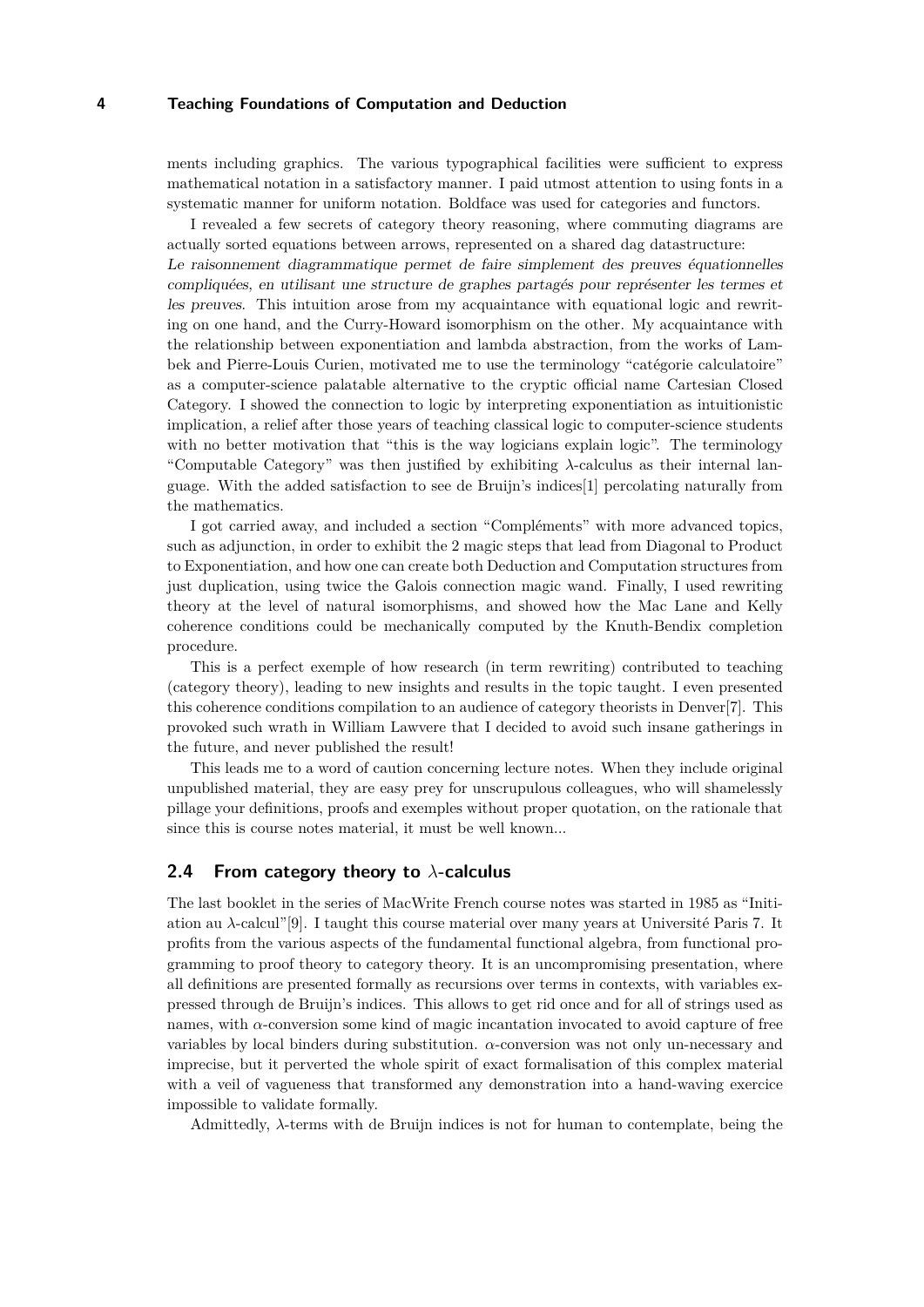#### **G. Huet 5**

analogue of machine language with respect to high-level programming languages. Thus, there was a necessity to distinguish between abstract syntax using indices for the theory and concrete syntax using names to be able for a human to run exemples and retrieve results. Thus *α*-conversion was placed at its proper place of man-machine interface, without theory corruption. I thus needed to give to my students all the tools to go back and forth between the two aspects, and this lead to a fundamental ontological requirement: having executable course notes. Thus every mathematical definition was turned into a recursive definition in a functional programming language, and it was only fitting for me to use Caml, the "categorical abstract machine language", our ML implementation, to serve as meta-language of the course notes. The ML programs were available to the students, and they could thus check all details of long *β*-reduction computations, with no risk of tripping over the names proliferations and the jumbling of parentheses. This also lead to spectacular improvements to such notions as residuals, who were just computed out as extra decorations traced along a derivation.

When taken seriously, the idea of executable course notes merges with the important concept of literate programming. Since the most important source of the course notes is a library of algorithms, we may now view the lecture notes as proper presentation of the library. This is the concept of literate programming as proposed by Don Knuth: the lecturer reads good literature, that explains the concepts underlying the programs. The notes give the meta-theory as mathematical explanation of the programs properties (such as termination), justifying in turn their use as mathematical definitions within a corpus of constructive mathematics. This is the way Informatics goes hand in hand with Mathematics. We package the program sprinkled with its verification conditions into some kind of pudding, and its proof of correctness is in the pudding if the verification software type-checks it. Actually preparing the type theory pudding yields the executable program as a side-effect. We are after programs correct by construction.

#### **3 Functional programming as a mathematical notation**

#### **3.1 The CMU notes**

In 1985, I got an invited professorship at Carnegie-Mellon University and went to work in the Theory Group headed by Dana Scott. I taught one graduate course, entitled "Formal Structures for Computation and Deduction"[\[20\]](#page-9-8). I took this opportunity as a chance to test my executable course notes idea on a unified view of formal structures for logic and computing defined in ML. This encompassed rewriting theory, including recent results on sequentiality obtained with Jean-Jacques Lévy, *λ*-calculus, of course, natural deduction, type theory, and even a presentation of polymorphic and dependent type theory, through the Calculus of Constructions that was just issued from Thierry Coquand's PhD thesis. The last chapter on induction, which was in itself a concentrated survey on various facets of this important topic, ended up to be published in [\[11\]](#page-9-9).

The transition from course notes to literate programming documentation is specially striking concerning type theory. The basic axiomatization of the Calculus of Constructions was the basis for the first implementation of the Coq proof assistant in Caml, which lead to the publication of the Constructive Engine research paper [\[13\]](#page-9-10), where a (slightly simplified) Caml library issued from the actual implementation of Coq was used as mathematical presentation of its proof checker.

Writing the course notes ahead of the lectures proved to be a taxing endeavor. It involved quite a bit of hacking, since I had to build the ML libraries ahead of the physical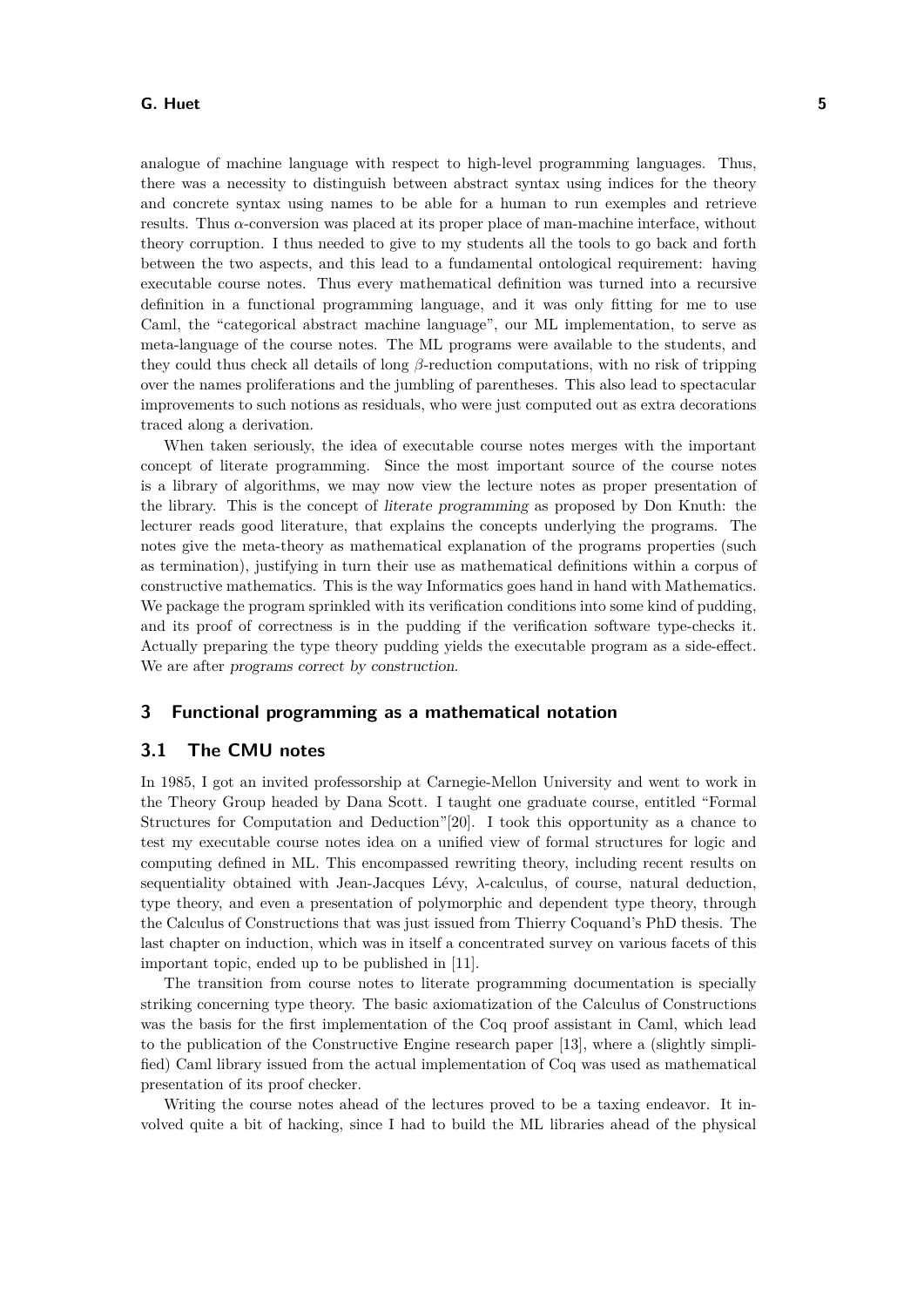class. Making the course notes executable in a context of programs under development and revisions involved some hacks to link the Caml algorithms to my LaTex sources, then invoking the code from Emacs to textually substitute the resulting outputs to my TeX source in verbatim mode. This hack actually was made the basis to a requirement of the literate programming style. In order to present transparently the material, the course had to develop all the notions in an order consistent with the sequential execution of the libraries. Thus even basic algorithms had to be presented at the proper moment. This way, the user (the student) could start with no other prior knowledge than the semantics of ML.

ML was quickly presented as the bleeding edge of recursive definitions, and the fiction that its evaluation was just the usual bottom-up computation of arithmetic expressions could be maintained until the *λ*-calculus chapter where its proper definition could be finally exhibited as a precise *β*-reduction tactic. Many programmers are surprised at the standard ML style of primitive recursion over inductively defined data structures. At least, at the time. Specially diehard C fanatics, who can't fathom using data patterns as left values, not to speak of closures encapsulation of code in data. Logicians in the class were not surprised, knowing Kleene's presentation of recursive functions.

I would like to point out my use of where clauses, in complement of the let. where clauses are very important in view of relaxing the sequentality condition, at least locally. I would typically write:

```
iter process (collect_all_candidates input)
where process candidate = interesting algorithm
and collect_all_candidates x = ugly_complex_computation
```
which allows to focus on interesting\_algorithm and reject to later consideration the complicated part, even though in the flow of control it is executed first. This made the oral teaching much smoother. My obstinate use of where clauses, through use of the Camlp4 preprocessor acting as ML parser for a well-structured uniform syntax, is a subject of derision by colleagues and students from the Gallium team. Thay had long denegated its usefulness, deprecated its usage, and finally excised its syntax from Ocaml as superflous, being redundant with let. So let me take this occasion to reiterate: "If we believe that ML should be the publication language of algorithms presented in literate programming style as executable course notes for oral lectures, the where clauses ought to be preserved for pedagogical purposes".

Actually, I could not quite sustain the hacking rythm during the semester-long course. My last program in the notes is kb\_completion, a full fledged Knuth-Bendix completion procedure with delayed failures, and its application to the synthesis of the canonical group presentation. Xavier Leroy told me that this program is still running daily in the Ocaml test bench.

Thus ended this attempt at writing executable course notes for computation and deduction. A copy was edited in May 86 as 1st Edition of something that never got published, except as samizdat on the Web. It got reprinted as teaching material for the Marktoberdorf Summer School on Logic of Programming and Calculi of Discrete Design in August 1986[\[8\]](#page-9-11). I also provided shorter course notes in a more conventional style called "Deduction and Computation". This last document evolved into a more substantial document "A Uniform Approach to Type Theory", which I used as course material in 1988 for a workshop on Logical Foundations of Functional Programming organized as UT Austin.[\[14\]](#page-9-12)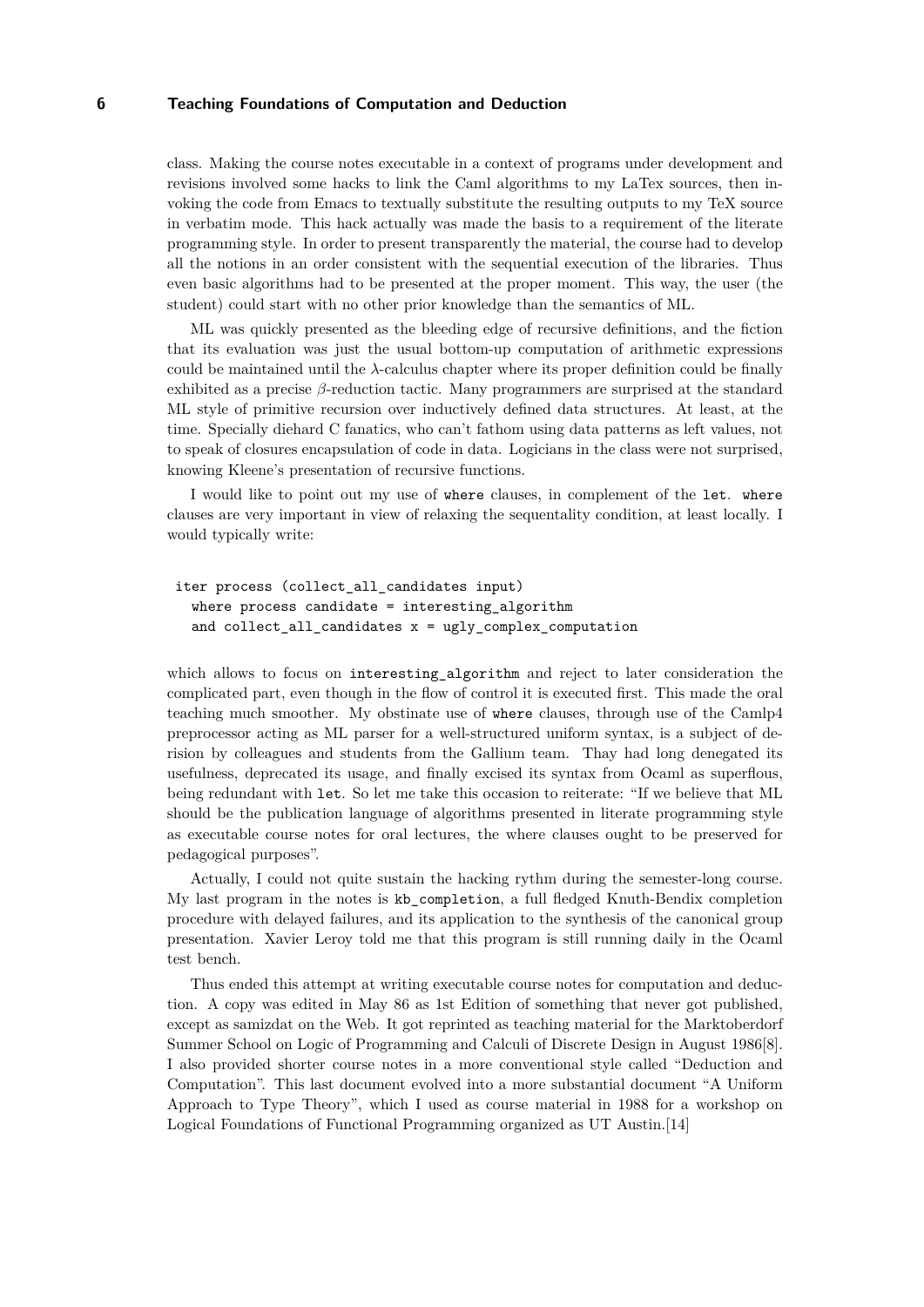## **3.2** *λ***-calculus theory in functional programming**

Meanwhile, my French course notes "Initiation au *λ*-calcul" had been extended to cover typed *λ*-calculus, starting with conjunctive types along Krivine's presentation. It went into polymorphism, dependent types, and ended with the Calculus of Inductive Types, giving a complete introduction to Coq. The last MacWrite document was completed in 1991, ending my French trilogy on foundations of computation. An editor expressed interest in publishing the series, but wanted a 4th volume, which never was written, and thus most of this material slipped into oblivion. The pure *λ*-calculus first part of "Initiation au *λ*-calcul" was published in a Marktoberdorf volume[\[10\]](#page-9-13) in 1991.

With the model of executable course notes I had started at CMU, I set to restart the effort systematically, at least for pure *λ*-calculus, in English, and with full ML axiomatization. At the end of 1986 I took a mini-sabbatical as Invited Professor to the Asian Institute of Technology in Bangkok for 2 months. In this paradisiac environment, I managed to develop completely the theory of Böhm trees necessary to prove Böhm's separation theorem.

This was not trivial, because these are potentially infinite structures which one would think must be built by co-induction. Then the encoding of variables had to be invariant by *η*-expansion, something that is not true of the de Bruijn treatment, but actually works in the inverse notation, left to right in the prefix of a head normal form. But I wanted to keep de Bruijn indices to refer to the levels of hnf approximants of the Böhm tree. Thus I came up to the notion of a variable occurrence encoded as a pair of indices, the first one backward indexing the levels à la de Bruijn, the second one numbering bound variables left to right, in the forward direction this time. In other words, the display mechanism of Algol 60 emerges from the theory. Then I got the idea of unfolding a lambda term progressively as successive Böhm tree approximants keeping frozen a non-evaluated term as a future.

```
type var = Index of (int * int)and bohm = [ Hnf of (int * var * bohm list)
         | Future of term
         ];
```
With this definition, everything fell in place. I could program the Böhm out technique, and prove a general separation theorem in its full generality, Böhm's theorem being the special case for normalisable terms. The Böhm out technique leads to the natural definition of what I coined schizophrenic head variables. Schizophrenic variables have occurrences on the separating path that differ in the direction of their argument. Thus you cannot just substitute for them a uniform projection combinator, you have to linearize first by substituting for them the pairing combinator, that introduces a fresh variable at every occurrence. Thus by application of the successive terms of the discriminating context either one level collapses on the path by projection, or linearisation decreases the schizophreny of the situation while keeping the depth constant. This is the key to define the lexicographic ordering that proves termination.

Teaching separability then becomes easy. You point out the difficulty by using striking terminology from mental disorders which turns out to be self-explanatory. The schizophreny reflects the perplexity of the student trying to directly project along the separating path. This perplexity is transfered to the relevant head variable personified as a mentally disturbed individual, giving a tragedi-comical turn to the technical problem that leaves an indelible imprint in the mind of the student.

This kind of gimmick, using creative terminology and notation, is actually a very effective pedagogical device. I also developed over the years specific histrionics to give dynamics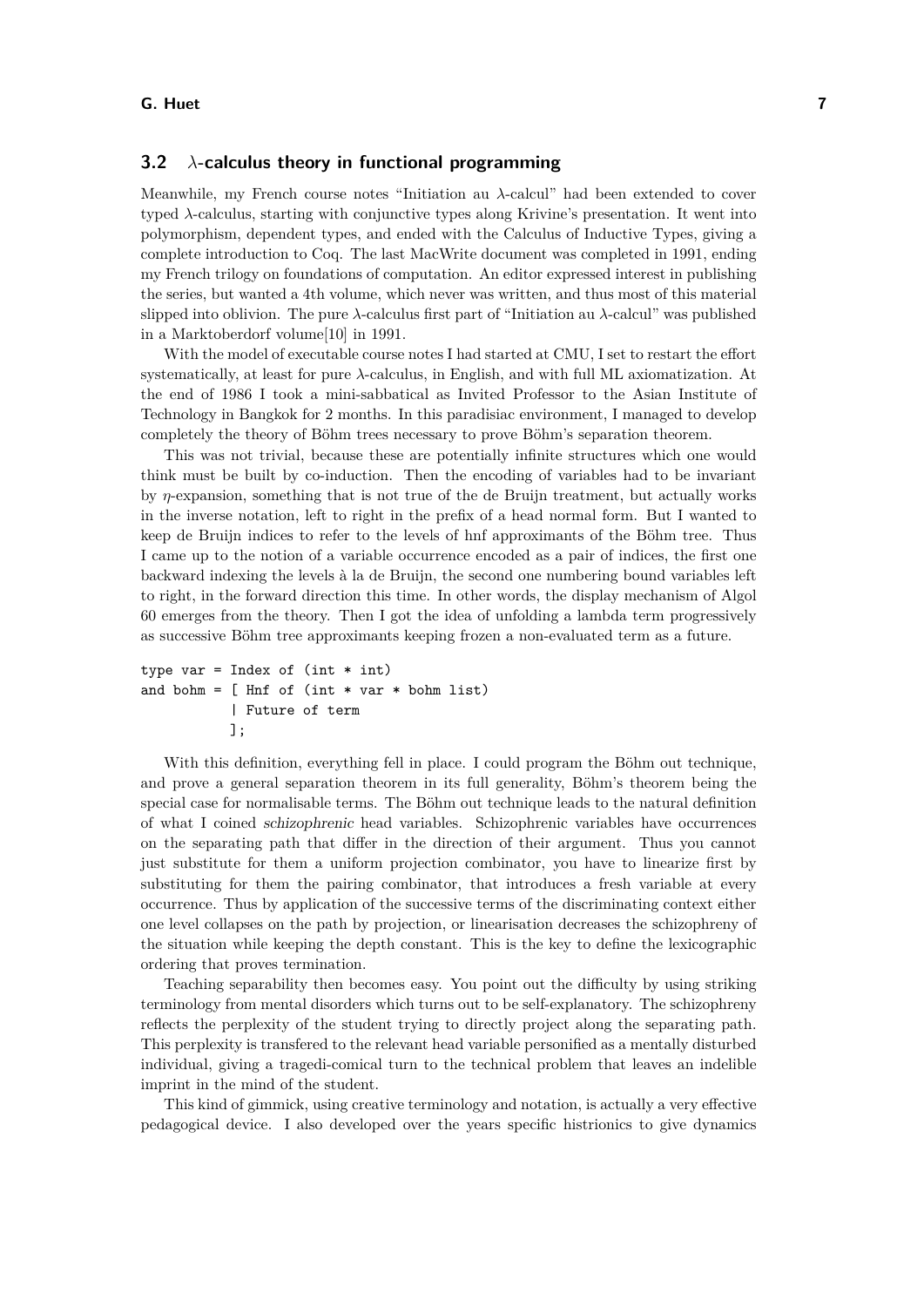to definitions. I came to teach confluence with a simple gymnastics exercise that makes explicit in a dramatic way the quantifier alternation which is essential to the proper use of the concept. I even went to explaining *λ*-calculus as some kind of social description of an out-of-space population. Males were applications, females were abstractions. There was a third kind of unsexed beings called nymphs, standing for variables. They wore a little hat with a counter, de Bruijn indexing their mother. *β*-conversion was a gory reproduction affair. I would probably had been radiated from the University and perhaps even arrested if I had taught this material in the USA. French students loved it, irrespectively of their gender.

The formal development of separability was finally published as a research paper in Theoretical Computer Science[\[16\]](#page-9-14) in 1993, with verbatim ML formalisation. This style became my standard way of writing constructive mathematics, although it is not always easily supported by scientific journals editors, who often prefer the usual hand-waving withoutloss-of-generality approximation socially accepted as rigorous mathematical writing.

The separability theorem is the crucial key to understand the (meagre) degrees of freedom in constructing models of pure  $\lambda$ -calculus, since quotienting Böhm trees is limited to  $\eta$ , limiting effectively possible choices to two interesting models.

Now I had all the ingredients to write executable course notes on pure *λ*-calculus, and to develop with it recursion theory in an elegant fashion. This lead to the Constructive Computation Theory notes, which I used as teaching material in many courses, lastly at Master Parisien de Recherche en Informatique in Paris in 2004. It is still available as a samizdat on the Web<sup>[\[15\]](#page-9-15)</sup>.

## **4 Type theory as a specification language**

Then came the second epistemological U-turn. I was teaching that proofs were actually annotations of functional programs "correct by construction". But my proofs of the metatheory were done in the good old hand-waving way. I had to taste my own medicine, so to speak, and redo the whole effort in type theory, with formal proofs verified by Coq. Logically, the functional programs would be extracted as the constructive contents of those proofs.

I set to the task of reworking the syntactic theory of *β*-reduction as a Coq development. The uncompromising commitment to de Bruijn indices in the terms representation lead to a painful development of the arithmetic of relocation during substitution. Once this hurdle was overcome, which I claim is still both simpler and more efficient than having to manage whatever naming mechanism, a spectacular simplification was obtained with the Substitution Lemma. This fundamental distribution property of substitution was now stated rigourously as a mathematical identity for the first time, after all these years of *α*-conversion hand-waving.

Similarly, using annotations to keep track of residuals in an enriched structure, it appeared that the commutation of residuals was just confluence of the marked terms. This fundamental property was expressed as the Commutation Theorem:

**Commutation Theorem.** If  $U_1$  and  $V_1$  (resp.  $U_2$  and  $V_2$ ) are compatible sets of redexes:

$$
(V_1/U_1)\backslash (V_2/U_2)=(V_1\backslash V_2)/(U_1\backslash U_2)
$$

writing  $V/U$  for the substitution of *V* in *U* and  $U\setminus V$  for the residuals of *U* by *V*.

Look, Ma, no de Bruijn index, they got eliminated in the low-level lemma shuffling!

From this fundamental theorem resulted Lévy's cube lemma, which shows that confluence of *λ*-calculus computations is not just a syntactic coincidence as in the general term-rewriting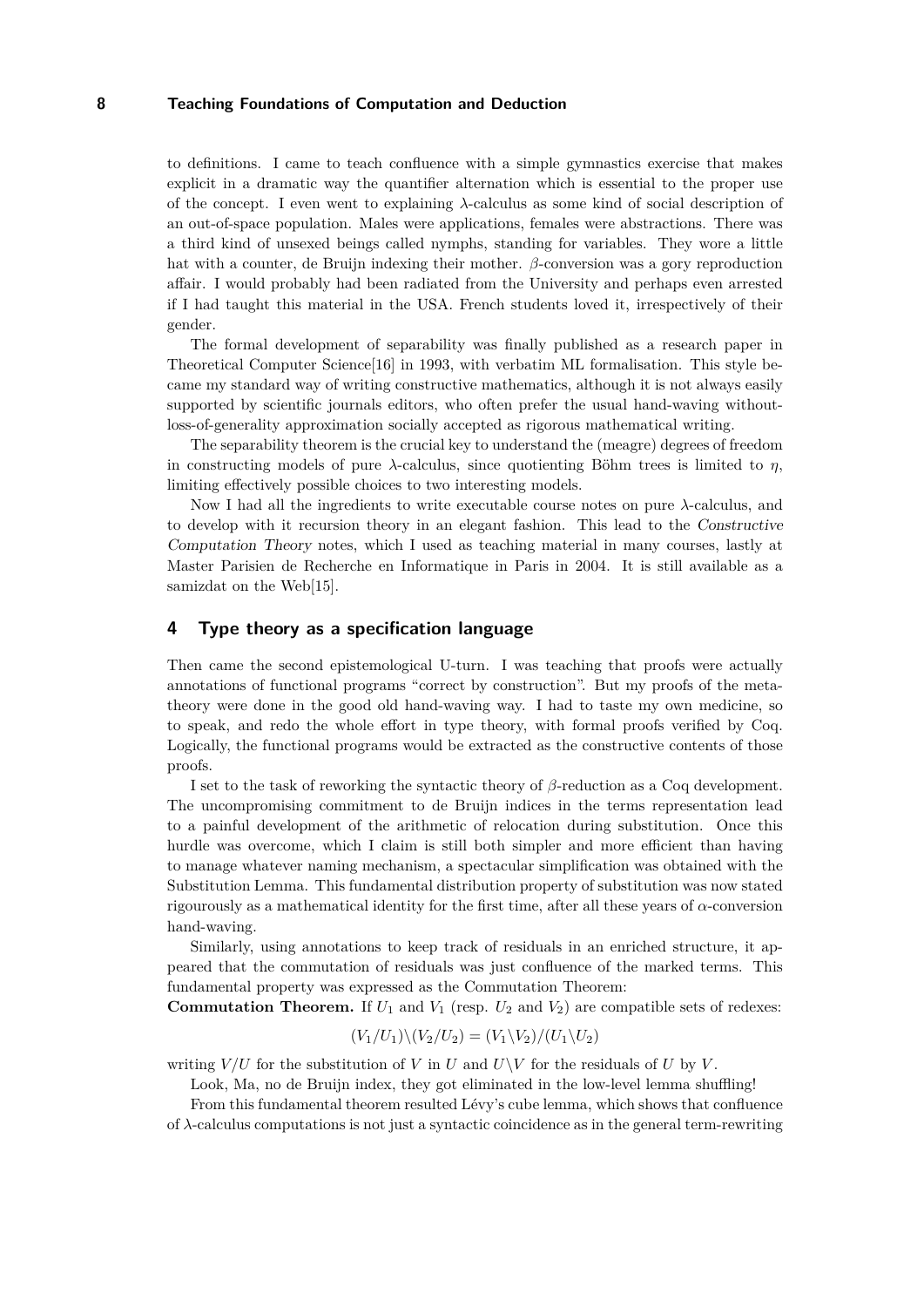#### **G. Huet 9**

situation. It is a deep algebraic commutation property of derivations quotiented by the natural equivalence induced from residual preservation. In categorical terms, the derivations category admits push-outs.

This research led to the publication of "Residual theory in *λ*-calculus"[\[17\]](#page-9-16) in 1994. This marked the path to follow: literate proving. And this showed that the admittedly enormous effort put in steering a proof assistant to formally establish the properties of our formalisms has a fantastic reward: the right definitions just jump out of the development as necessary abstractions, presenting the material in novel and elegant setting.

Thus my course notes have been receding in an infinite regress procrastination in an elusive search for the perfect formulation. They will never be completed, but younger scientists are taking the lead to continue the task. Nowadays it is considered standard to present logic and programming notions with actual open-source programs and formal proof developments. The material of my course notes is now available in better presentations than my primitive literate programming style, witness e.g. [\[25,](#page-9-17) [3\]](#page-8-5).

# **5 Conclusion**

I have presented successive attempts at writing rigorous presentations of the fundamental structures of computation and deduction, using firstly functional programming, and then type theory. This sort of presentation has an pleasingly esthetic reflexive character: we eat of our own pudding, and build the foundations of our own mathematical notation.

The history of my course notes and the history of my research publications are coextensive. In a sense, all my research was pulled by my teaching imperatives. Also, the search for perfection in the theoretical material turned into some quest of the ultimate beauty of technical concepts. Amazingly enough, this esthetics imperative does not come to the detriment of the efficiency of the computational frameworks we are designing, quite to the contrary. This motivated me into daring expressing the idea as a provocative manifesto in my CMU notes: It is our thesis that formal elegance is a prerequisite to efficient implementation.

## **Acknowledgment**

This paper was prepared as material for an invited talk at the 1st International Conference on Formal Structures for Computation and Deduction (FSCD 2016) in Porto, Portugal, in June 2016. It did not make it to the published volume, though.

## **References**

- <span id="page-8-4"></span>**1** N. G. de Bruijn. Lambda-calculus notation with nameless dummies, a tool for automatic formula manipulation, with application to the church-rosser theorem. *Indag. Math.*, 34:381– 392, 1972.
- <span id="page-8-3"></span>**2** Jim Guard. Automated logic for semi-automated mathematics. Technical report, Applied Logic Corporation, 1964. Scientific Report, AFCRL contract.
- <span id="page-8-5"></span>**3** John Harrison. *Handbook of Practical Logic and Automated Reasoning*. Cambridge University Press, 2009.
- <span id="page-8-0"></span>**4** Gérard Huet. Initiation à la logique mathématique. Notes de cours du DEA d'Informatique, Université Paris-Sud, 1977.
- <span id="page-8-1"></span>**5** Gérard Huet. Démonstration automatique en logique de premier ordre et programmation en clauses de Horn. Notes de cours du DEA d'Informatique, Université Paris-Sud, 1978.
- <span id="page-8-2"></span>**6** Gérard Huet. Confluent reductions: Abstract properties and applications to term rewriting systems. *J. ACM*, 27,4:797–821, 1980.